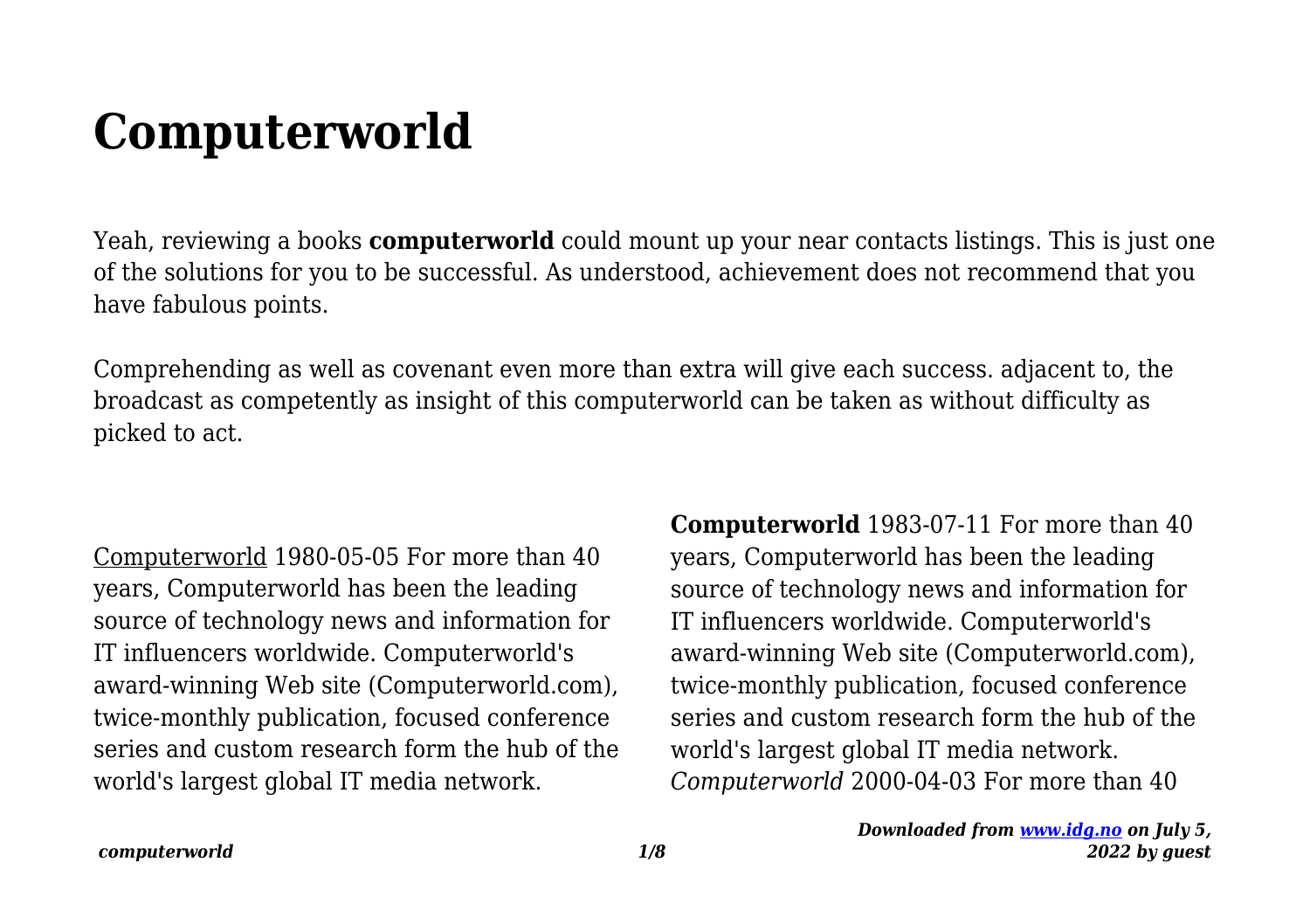years, Computerworld has been the leading source of technology news and information for IT influencers worldwide. Computerworld's award-winning Web site (Computerworld.com), twice-monthly publication, focused conference series and custom research form the hub of the world's largest global IT media network. **Computerworld** 1988-02-08 For more than 40 years, Computerworld has been the leading source of technology news and information for IT influencers worldwide. Computerworld's award-winning Web site (Computerworld.com), twice-monthly publication, focused conference series and custom research form the hub of the world's largest global IT media network. **Computerworld** 1993-11-01 For more than 40 years, Computerworld has been the leading source of technology news and information for IT influencers worldwide. Computerworld's award-winning Web site (Computerworld.com), twice-monthly publication, focused conference series and custom research form the hub of the world's largest global IT media network. *Computerworld* 1986-01-13 For more than 40 years, Computerworld has been the leading source of technology news and information for IT influencers worldwide. Computerworld's award-winning Web site (Computerworld.com), twice-monthly publication, focused conference series and custom research form the hub of the world's largest global IT media network. *Computerworld* 1987-03-02 For more than 40 years, Computerworld has been the leading source of technology news and information for IT influencers worldwide. Computerworld's award-winning Web site (Computerworld.com), twice-monthly publication, focused conference series and custom research form the hub of the world's largest global IT media network. **Computerworld** 1996-09-09 For more than 40 years, Computerworld has been the leading source of technology news and information for IT influencers worldwide. Computerworld's award-winning Web site (Computerworld.com),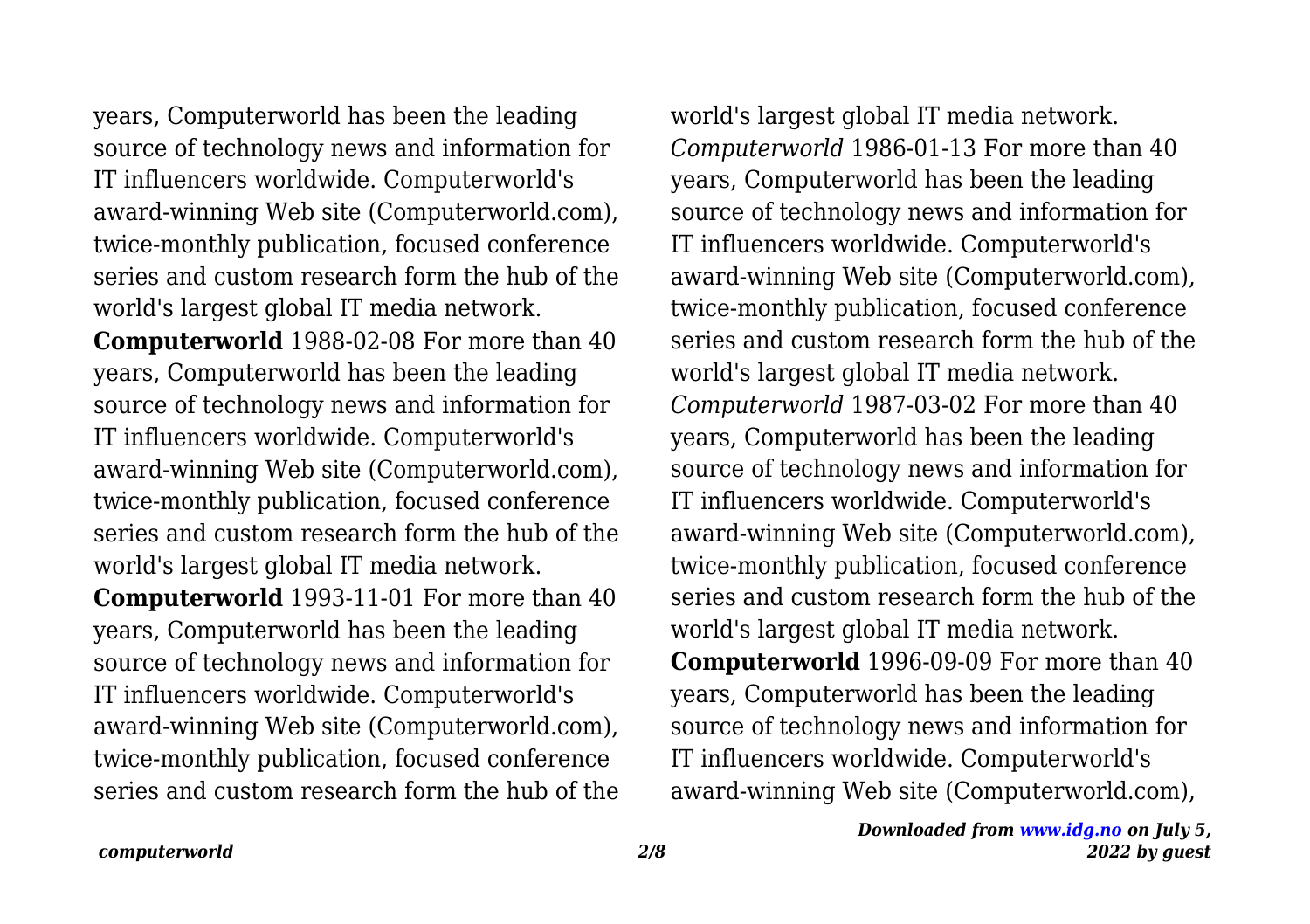twice-monthly publication, focused conference series and custom research form the hub of the world's largest global IT media network. **Computerworld** Alfred Elton Van Vogt 1983 **Computerworld** 1999-08-16 For more than 40 years, Computerworld has been the leading source of technology news and information for IT influencers worldwide. Computerworld's award-winning Web site (Computerworld.com), twice-monthly publication, focused conference series and custom research form the hub of the world's largest global IT media network. *Computerworld* 1985-10-07 For more than 40 years, Computerworld has been the leading source of technology news and information for IT influencers worldwide. Computerworld's award-winning Web site (Computerworld.com), twice-monthly publication, focused conference series and custom research form the hub of the world's largest global IT media network. **Computerworld** 1976-12-20 For more than 40 years, Computerworld has been the leading

source of technology news and information for IT influencers worldwide. Computerworld's award-winning Web site (Computerworld.com), twice-monthly publication, focused conference series and custom research form the hub of the world's largest global IT media network. **Computerworld** 1999-03-15 For more than 40 years, Computerworld has been the leading source of technology news and information for IT influencers worldwide. Computerworld's award-winning Web site (Computerworld.com), twice-monthly publication, focused conference series and custom research form the hub of the world's largest global IT media network. Computerworld 1973-08-29 For more than 40 years, Computerworld has been the leading source of technology news and information for IT influencers worldwide. Computerworld's award-winning Web site (Computerworld.com), twice-monthly publication, focused conference series and custom research form the hub of the world's largest global IT media network.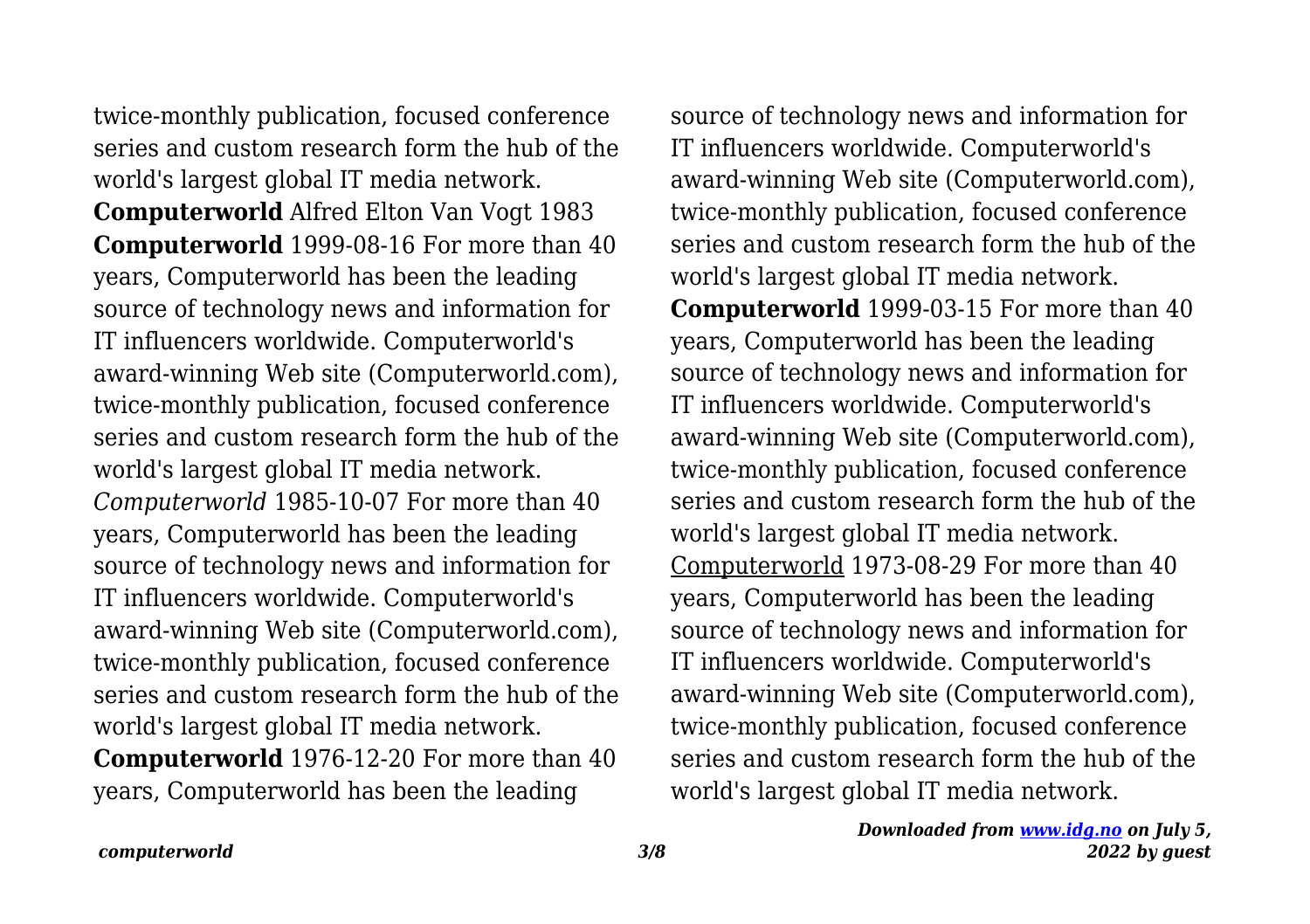**Computerworld** 1985-04-22 For more than 40 years, Computerworld has been the leading source of technology news and information for IT influencers worldwide. Computerworld's award-winning Web site (Computerworld.com), twice-monthly publication, focused conference series and custom research form the hub of the world's largest global IT media network. **Computerworld** 1982-06-07 For more than 40 years, Computerworld has been the leading source of technology news and information for IT influencers worldwide. Computerworld's award-winning Web site (Computerworld.com), twice-monthly publication, focused conference series and custom research form the hub of the world's largest global IT media network. *Computerworld* 1998-11-30 For more than 40 years, Computerworld has been the leading source of technology news and information for IT influencers worldwide. Computerworld's award-winning Web site (Computerworld.com), twice-monthly publication, focused conference

series and custom research form the hub of the world's largest global IT media network. Computerworld 1994-01-24 For more than 40 years, Computerworld has been the leading source of technology news and information for IT influencers worldwide. Computerworld's award-winning Web site (Computerworld.com), twice-monthly publication, focused conference series and custom research form the hub of the world's largest global IT media network. *Computerworld* 1988 For more than 40 years, Computerworld has been the leading source of technology news and information for IT influencers worldwide. Computerworld's awardwinning Web site (Computerworld.com), twicemonthly publication, focused conference series and custom research form the hub of the world's largest global IT media network. Computerworld 1980-12 For more than 40 years, Computerworld has been the leading source of technology news and information for IT influencers worldwide. Computerworld's award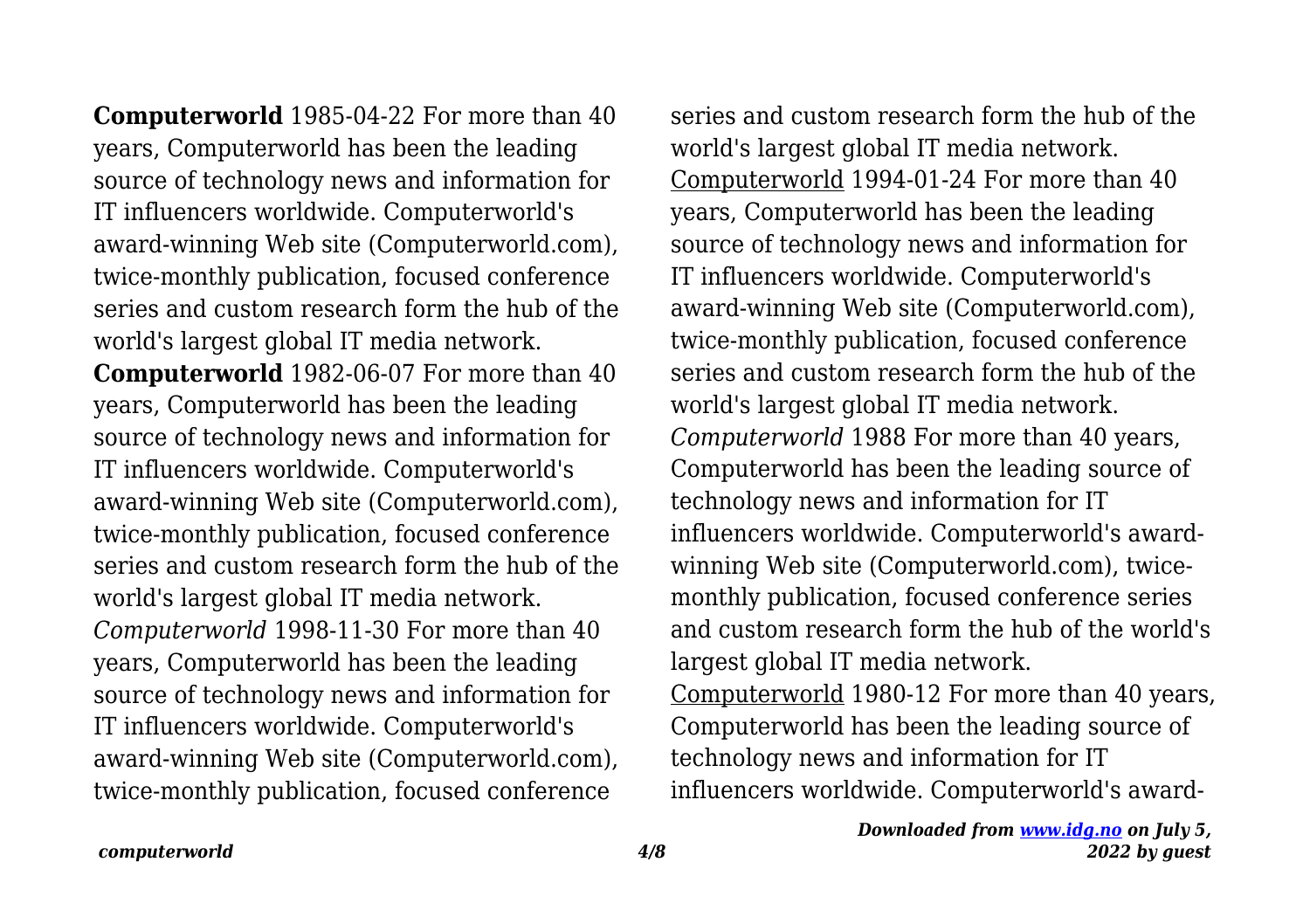winning Web site (Computerworld.com), twicemonthly publication, focused conference series and custom research form the hub of the world's largest global IT media network.

**Computerworld** 1977-09-26 For more than 40 years, Computerworld has been the leading source of technology news and information for IT influencers worldwide. Computerworld's award-winning Web site (Computerworld.com), twice-monthly publication, focused conference series and custom research form the hub of the world's largest global IT media network. *Computerworld* 2000-03-06 For more than 40 years, Computerworld has been the leading source of technology news and information for IT influencers worldwide. Computerworld's award-winning Web site (Computerworld.com), twice-monthly publication, focused conference series and custom research form the hub of the world's largest global IT media network. **Computerworld** 2000-05-22 For more than 40 years, Computerworld has been the leading

source of technology news and information for IT influencers worldwide. Computerworld's award-winning Web site (Computerworld.com), twice-monthly publication, focused conference series and custom research form the hub of the world's largest global IT media network. Computerworld 1985-09-30 For more than 40 years, Computerworld has been the leading source of technology news and information for IT influencers worldwide. Computerworld's award-winning Web site (Computerworld.com), twice-monthly publication, focused conference series and custom research form the hub of the world's largest global IT media network. Computerworld 1986-10-27 For more than 40 years, Computerworld has been the leading source of technology news and information for IT influencers worldwide. Computerworld's award-winning Web site (Computerworld.com), twice-monthly publication, focused conference series and custom research form the hub of the world's largest global IT media network.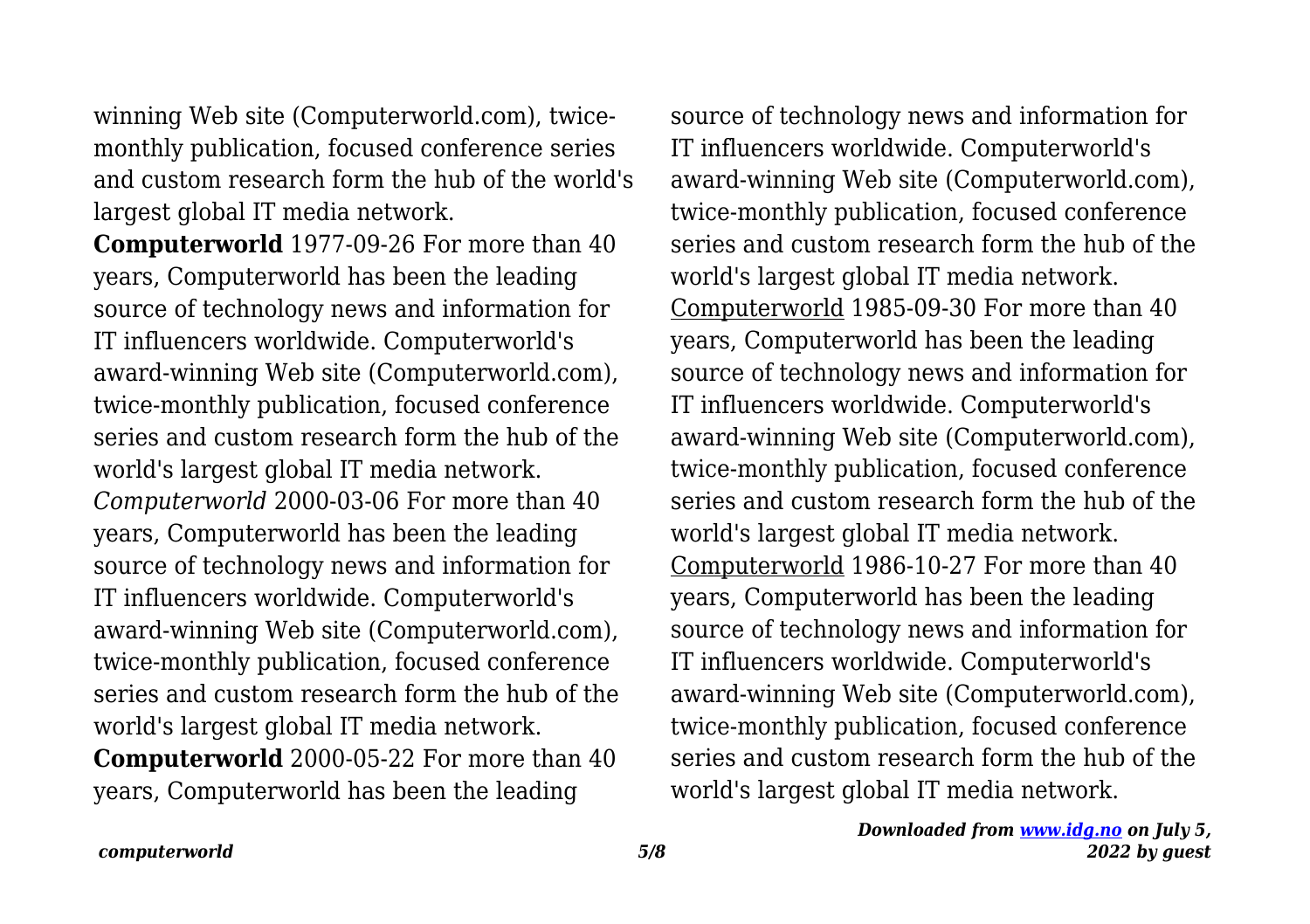*Computerworld* 1984-11 For more than 40 years, Computerworld has been the leading source of technology news and information for IT influencers worldwide. Computerworld's awardwinning Web site (Computerworld.com), twicemonthly publication, focused conference series and custom research form the hub of the world's largest global IT media network.

Computerworld 1993-06-21 For more than 40 years, Computerworld has been the leading source of technology news and information for IT influencers worldwide. Computerworld's award-winning Web site (Computerworld.com), twice-monthly publication, focused conference series and custom research form the hub of the world's largest global IT media network. Computerworld 1987-04-20 For more than 40 years, Computerworld has been the leading source of technology news and information for IT influencers worldwide. Computerworld's award-winning Web site (Computerworld.com), twice-monthly publication, focused conference

series and custom research form the hub of the world's largest global IT media network. Computerworld 1985-03-25 For more than 40 years, Computerworld has been the leading source of technology news and information for IT influencers worldwide. Computerworld's award-winning Web site (Computerworld.com), twice-monthly publication, focused conference series and custom research form the hub of the world's largest global IT media network. **Computerworld** 1993-08-23 For more than 40 years, Computerworld has been the leading source of technology news and information for IT influencers worldwide. Computerworld's award-winning Web site (Computerworld.com), twice-monthly publication, focused conference series and custom research form the hub of the world's largest global IT media network. Computerworld 1983-04-11 For more than 40 years, Computerworld has been the leading source of technology news and information for IT influencers worldwide. Computerworld's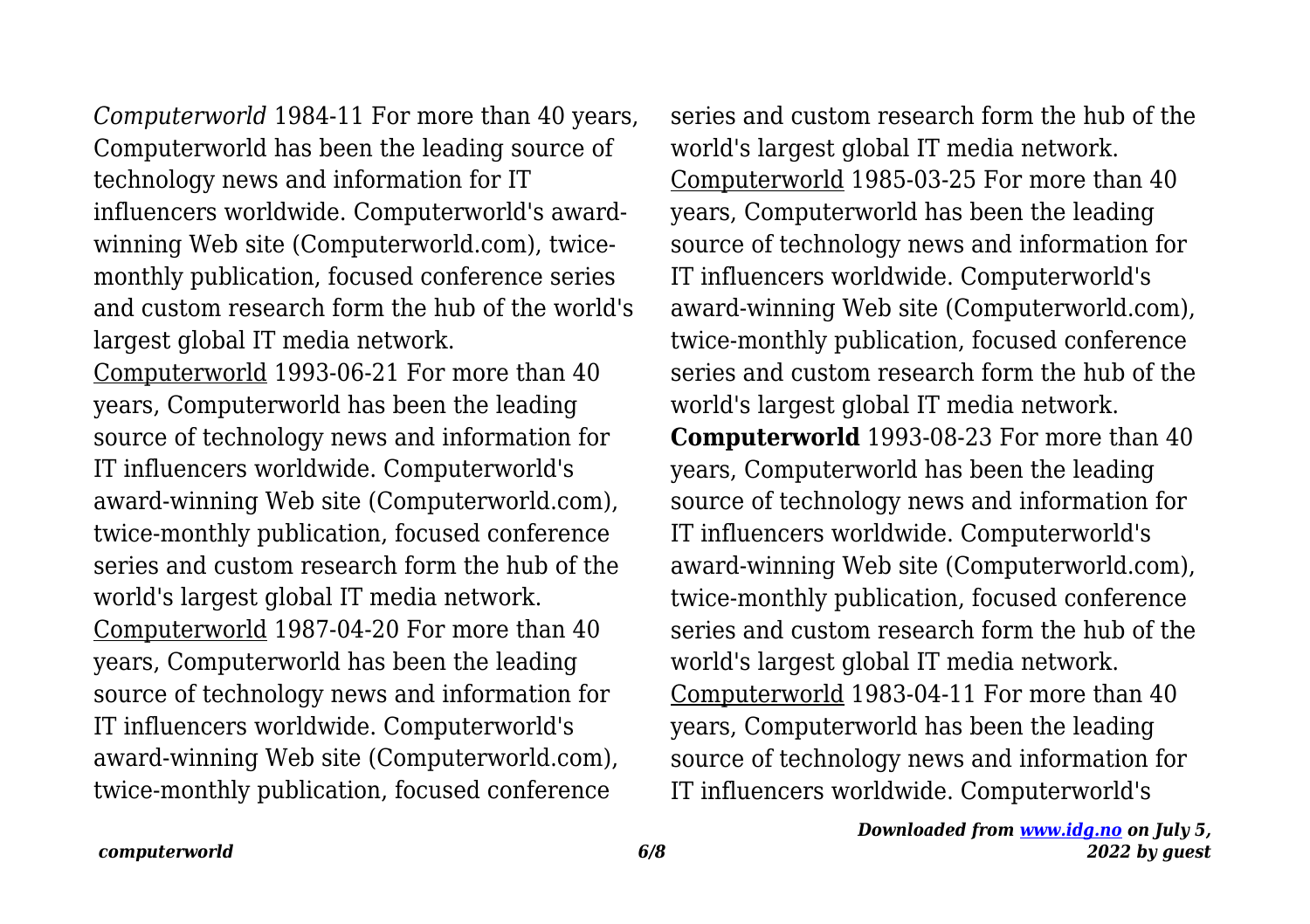award-winning Web site (Computerworld.com), twice-monthly publication, focused conference series and custom research form the hub of the world's largest global IT media network. *Computerworld* 1980-10-20 For more than 40 years, Computerworld has been the leading source of technology news and information for IT influencers worldwide. Computerworld's award-winning Web site (Computerworld.com), twice-monthly publication, focused conference series and custom research form the hub of the world's largest global IT media network. *Computerworld* 1975-09-10 For more than 40 years, Computerworld has been the leading source of technology news and information for IT influencers worldwide. Computerworld's award-winning Web site (Computerworld.com), twice-monthly publication, focused conference series and custom research form the hub of the world's largest global IT media network. *Computerworld* 1984-12-24 For more than 40 years, Computerworld has been the leading

source of technology news and information for IT influencers worldwide. Computerworld's award-winning Web site (Computerworld.com), twice-monthly publication, focused conference series and custom research form the hub of the world's largest global IT media network. **Computerworld** 1999-01-25 For more than 40 years, Computerworld has been the leading source of technology news and information for IT influencers worldwide. Computerworld's award-winning Web site (Computerworld.com), twice-monthly publication, focused conference series and custom research form the hub of the world's largest global IT media network. *Computerworld* 1985-07-22 For more than 40 years, Computerworld has been the leading source of technology news and information for IT influencers worldwide. Computerworld's award-winning Web site (Computerworld.com), twice-monthly publication, focused conference series and custom research form the hub of the world's largest global IT media network.